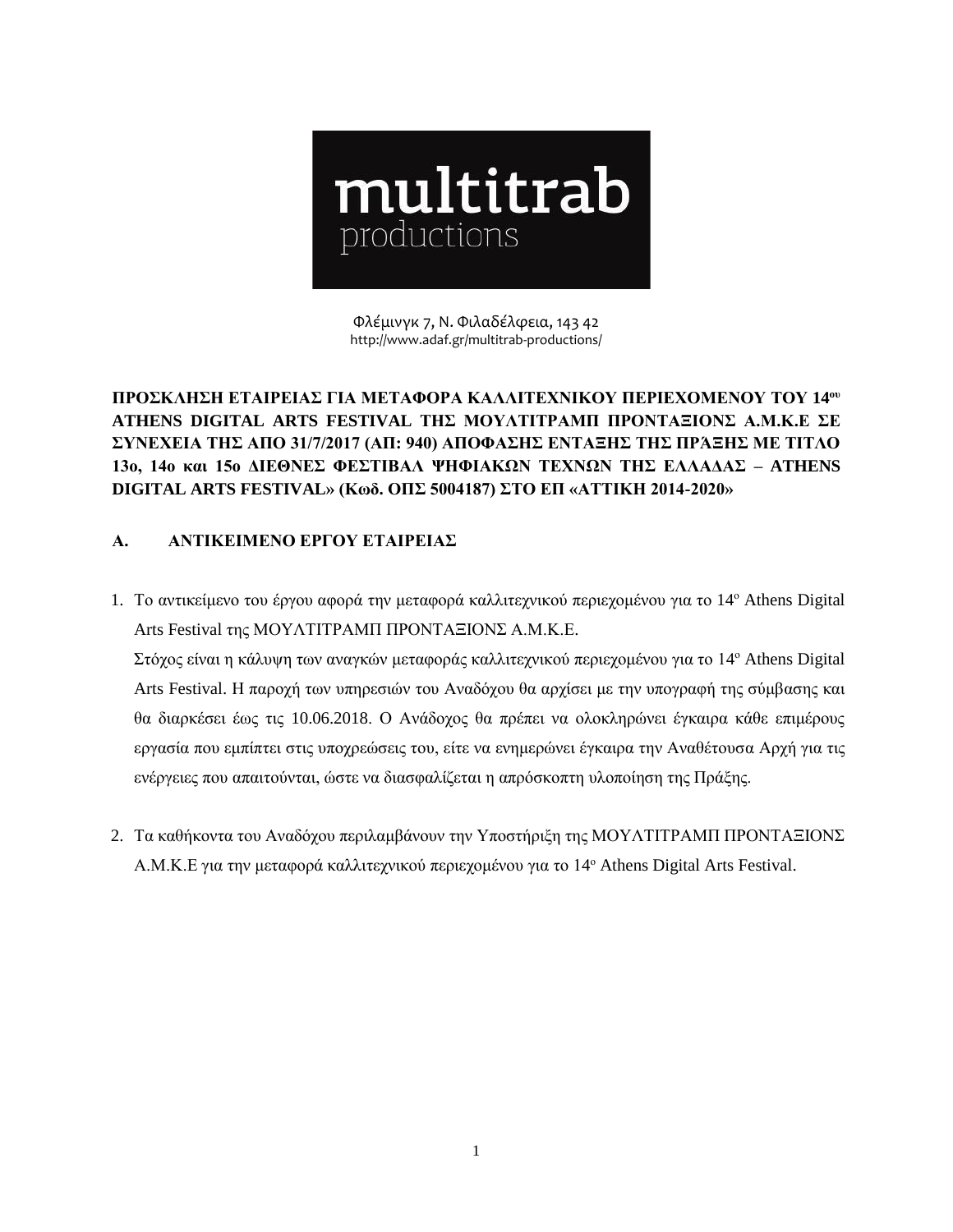3. Τα Παραδοτέα του Αναδόχου περιλαμβάνουν:

## Α. ΕΙΣΑΓΩΓΕΣ ΚΑΛΛΙΤΕΧΝΙΚΟΥ ΠΕΡΙΕΧΟΜΕΝΟΥ:

1. Εισαγωγή φορτίου διαστάσεων 230,6 x 115,6 x 150 cm, βάρους 100 kg Από: Str. Unirii nr. 3, Alba Iulia, Romania, postal code 510009

Προς: Athens Concert Hall, Leoforos Vas. Sofias 11521, Athens

2. Εισαγωγή φορτίου διαστάσεων 45 x 45 x 45 cm, βάρους 25 kg Από: Saša Spačal, Poljedelska 6, 1000 Ljubljana, Slovenia

Προς: Athens Concert Hall, Leoforos Vas. Sofias 11521, Athens

3. Εισαγωγή φορτίου διαστάσεων 101 x 101 x 31 cm, βάρους 50 kg Από: Saša Spačal, Poljedelska 6, 1000 Ljubljana, Slovenia

Προς: Athens Concert Hall, Leoforos Vas. Sofias 11521, Athens

4. Εισαγωγή φορτίου διαστάσεων 115 x 210 x 30 cm, βάρους 70 kg Από: Andreas Lutz, Pappelallee 5A, 10437 Berlin

Προς: Athens Concert Hall, Leoforos Vas. Sofias 11521, Athens

5. Εισαγωγή φορτίου διαστάσεων 65 x 65 x 25 cm, βάρους 25 kg Από: Andreas Lutz, Pappelallee 5A, 10437 Berlin

Προς: Athens Concert Hall, Leoforos Vas. Sofias 11521, Athens

6. Εισαγωγή φορτίου διαστάσεων 65 x 65 x 25 cm, βάρους 25 kg Από: Andreas Lutz, Pappelallee 5A, 10437 Berlin

Προς: Athens Concert Hall, Leoforos Vas. Sofias 11521, Athens

7. Εισαγωγή φορτίου διαστάσεων 186 x 72 x 95 cm (x 3), συνολικού βάρους 369 kg Από: Studio Ralf Baecker, Heynstraße 5, 13187 Berlin

Προς: Athens Concert Hall, Leoforos Vas. Sofias 11521, Athens

8. Εισαγωγή φορτίου διαστάσεων 78 x 78 x 130 cm, βάρους 170 kg Από: Bertrand Manuel, IUT de Cachan, 9 av de la Div Leclerc 94230 CACHAN

Προς: Athens Concert Hall, Leoforos Vas. Sofias 11521, Athens

9. Εισαγωγή φορτίου διαστάσεων 164 x 66,5 x 57,5 cm, βάρους 100 kg Από: Martin Backes, Egellsstraße 21, Borisgwerke, Halle 12, 13507 Berlin, Germany

Προς: Athens Concert Hall, Leoforos Vas. Sofias 11521, Athens

10. Εισαγωγή φορτίου διαστάσεων 120 x 65 x 65 cm, βάρους 50 kg Από: Reinhard Gupfinger, University of Art and Design Linz, Domgasse 1, 4th floor, 4010 Linz, Austria

Προς: Athens Concert Hall, Leoforos Vas. Sofias, 11521, Athens

11. Εισαγωγή φορτίου διαστάσεων 40 x 30 x 30 cm, βάρους 3 kg Από: 18 Painters Yard, 10 - 14 Old Church Street, London, SW3 5DQ, United Kingdom

Πρoς: Athens Concert Hall, Leoforos Vas. Sofias, 11521, Athens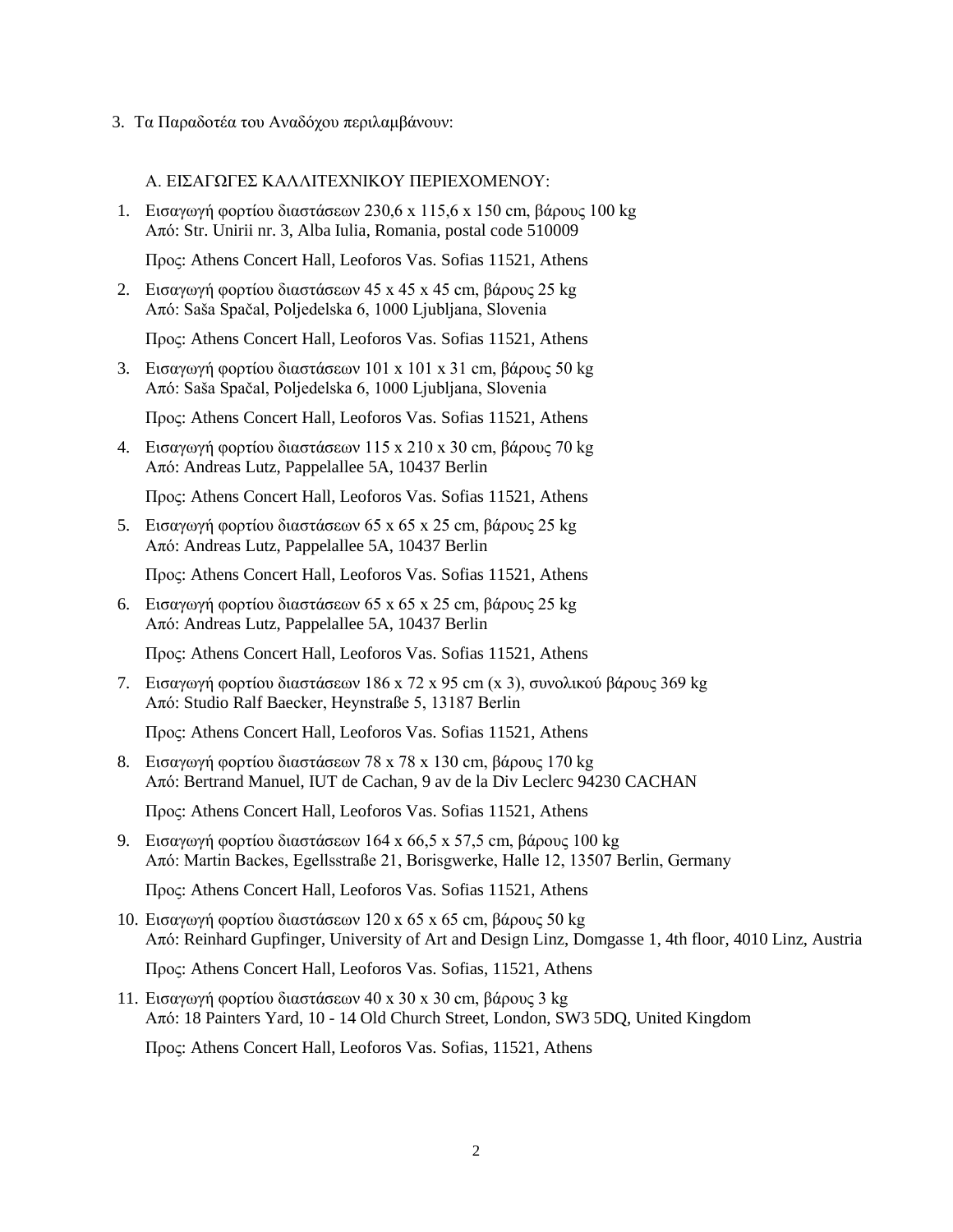12. Εισαγωγή φορτίου διαστάσεων 50 x 30 x 20 cm, βάρους 10 kg Από: Fabian Kühfuß, Moehringerstr. 104, 70199 Stuttgart

Πρoς: Athens Concert Hall, Leoforos Vas. Sofias, 11521, Athens

13. Εισαγωγή φορτίου διαστάσεων 40 x 125 x 75 cm, βάρους 10 kg Από: Graudu iela 22, Liepaja, LV-3401, Latvia

Προς: Athens Concert Hall, Leoforos Vas. Sofias, 11521, Athens

14. Εισαγωγή φορτίου διαστάσεων 2 x 152 x 62 cm, βάρους 50 kg Από: Studio la Città, Lungadige Galtarossa 21, 37133, Verona, Italy

Προς: Athens Concert Hall, Leoforos Vas. Sofias, 11521, Athens

15. Εισαγωγή φορτίου διαστάσεων 40 x 30 x 20 cm, βάρους 10 kg Από: Ula Lucinska, Michal Knychaus, ul. Staszica 19a/7, 60-526 Poznan, Poland

Προς: Athens Concert Hall, Leoforos Vas. Sofias, 11521, Athens

16. Εισαγωγή φορτίου διαστάσεων 120 x 100 x 120 cm, βάρους 100 kg Από: Patrycja Maksylewicz, Wydziału Intermediów-Ośrodek TVP Kraków, ul. Krzemionki 30, 31-525 Kraków

Προς: Athens Concert Hall, Leoforos Vas. Sofias, 11521, Athens

17. Εισαγωγή φορτίου διαστάσεων 120 x 100 x 120 cm, βάρους 100 kg Από: Patrycja Maksylewicz, Wydziału Intermediów-Ośrodek TVP Kraków, ul. Krzemionki 30, 31-525 Kraków

Προς: Athens Concert Hall, Leoforos Vas. Sofias, 11521, Athens

18. Εισαγωγή φορτίου διαστάσεων 196 x 88 x 120 cm (x 2), 110 x 76 x 84 cm, συνολικού βάρους 625 kg Από: Trondheim Kunstmuseum, Department Gråmølna, Trenerys gate 9, 7042 Trondheim, Norway

Προς: Athens Concert Hall, Leoforos Vas. Sofias, 11521, Athens

- 19. Εισαγωγή φορτίου διαστάσεων 120 x 60 x 40 cm, βάρους 20 kg Από: Kadyrov Dmitry 129226, Russia, Moscow, Prospekt Mira, house 119, building 246 Προς: Athens Concert Hall Leoforos Vas. Sofias 11521, Athens
- 20. Εισαγωγή φορτίου διαστάσεων 104 x 62 x 51 cm (x3), συνολικού βάρους 30 kg Από: Marlene Reischl, Kreuzstrasse 5, 4040 Linz, Austria Προς: Athens Concert Hall Leoforos Vas. Sofias 11521, Athens
- 21. Εισαγωγή φορτίου διαστάσεων 60 x 60 x 70 cm, βάρους 100 kg Από: De School [Dr Jan van Breemenstraat 1 1056 AB Amsterdam](https://maps.google.com/?q=Dr+Jan+van+Breemenstraat+1+1056+AB+Amsterdam&entry=gmail&source=g) Προς: Athens Concert Hall Leoforos Vas. Sofias 11521, Athens
- 22. Εισαγωγή φορτίου διαστάσεων 240 x 240 x 20 cm, βάρους 60 kg Από: De School [Dr Jan van Breemenstraat 1 1056 AB Amsterdam](https://maps.google.com/?q=Dr+Jan+van+Breemenstraat+1+1056+AB+Amsterdam&entry=gmail&source=g) Προς: Athens Concert Hall Leoforos Vas. Sofias 11521, Athens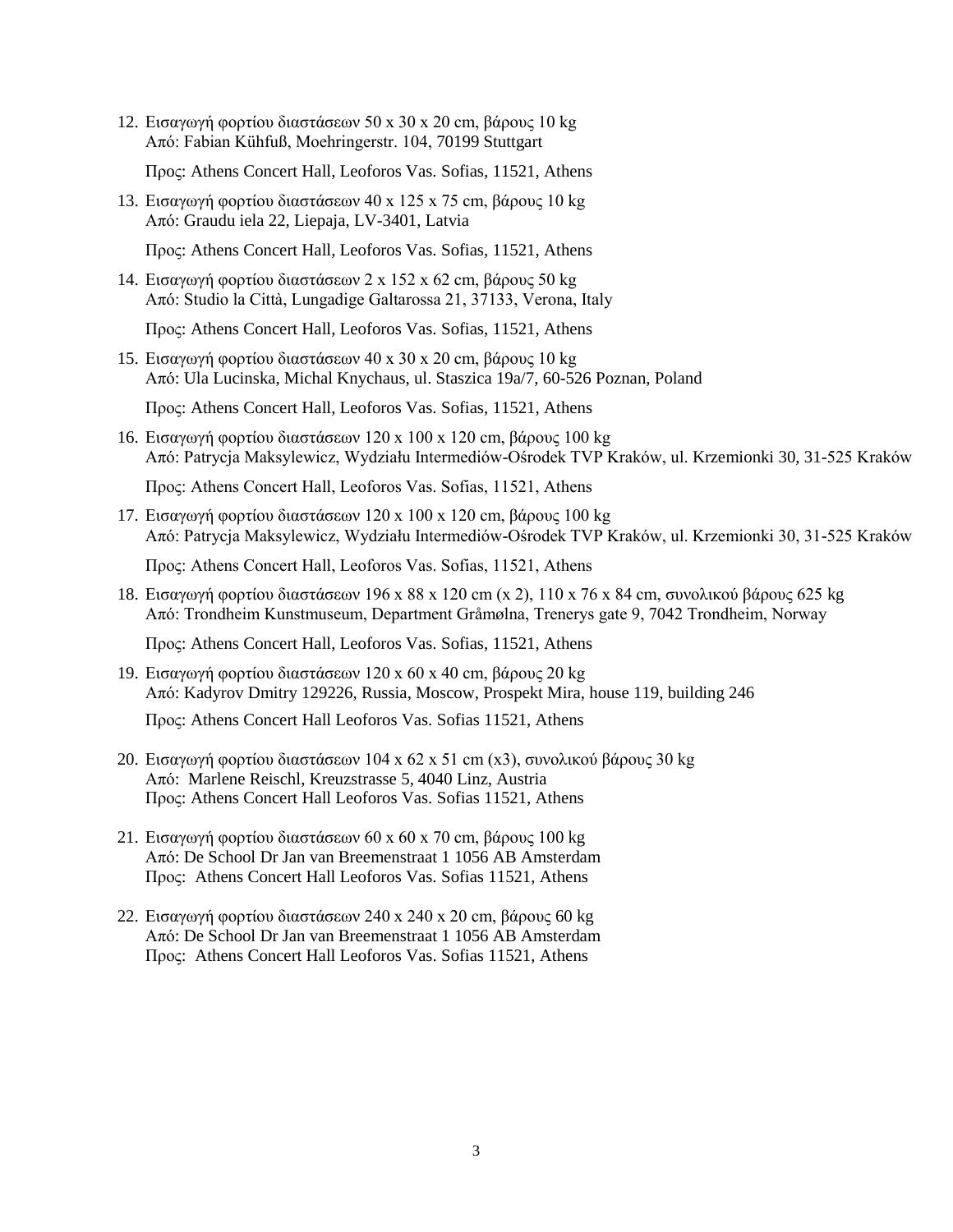Β. ΕΞΑΓΩΓΕΣ ΚΑΛΛΙΤΕΧΝΙΚΟΥ ΠΕΡΙΕΧΟΜΕΝΟΥ:

1. Εξαγωγή φορτίου διαστάσεων 230,6 x 115,6 x 150 cm, βάρους 100 kg Από: Athens Concert Hall, Leoforos Vas. Sofias 11521, Athens

Προς: Str. Valea Lunga nr. 52A, Bucharest, Romania, postal code 061508

2. Εξαγωγή φορτίου διαστάσεων 45 x 45 x 45 cm, βάρους 25 kg Από: Athens Concert Hall, Leoforos Vas. Sofias 11521, Athens

Προς: Saša Spačal, Poljedelska 6, 1000 Ljubljana, Slovenia

3. Εξαγωγή φορτίου διαστάσεων 101 x 101 x 31 cm, βάρους 50 kg Από: Athens Concert Hall, Leoforos Vas. Sofias 11521, Athens

Προς: Saša Spačal, Poljedelska 6, 1000 Ljubljana, Slovenia

4. Εξαγωγή φορτίου διαστάσεων 115 x 210 x 30 cm, βάρους 70 kg Από: Andreas Lutz, Pappelallee 5A, 10437 Berlin

Προς: Athens Concert Hall, Leoforos Vas. Sofias 11521, Athens

5. Εξαγωγή φορτίου διαστάσεων 65 x 65 x 25 cm, βάρους 25 kg Από: Athens Concert Hall, Leoforos Vas. Sofias 11521, Athens

Προς: Andreas Lutz, Pappelallee 5A, 10437 Berlin

6. Εξαγωγή φορτίου διαστάσεων 65 x 65 x 25 cm, βάρους 25 kg Από: Athens Concert Hall, Leoforos Vas. Sofias 11521, Athens

Προς: Andreas Lutz, Pappelallee 5A, 10437 Berlin

7. Εξαγωγή φορτίου διαστάσεων 186 x 72 x 95 cm (x 3), συνολικού βάρους 369 kg Από: Athens Concert Hall, Leoforos Vas. Sofias 11521, Athens

Προς: Studio Ralf Baecker, Heynstraße 5, 13187 Berlin

8. Εξαγωγή φορτίου διαστάσεων 78 x 78 x 130 cm, βάρους 170 kg Από: Athens Concert Hall, Leoforos Vas. Sofias 11521, Athens

Προς: Bertrand Manuel, IUT de Cachan, 9 av de la Div Leclerc 94230 CACHAN

9. Εξαγωγή φορτίου διαστάσεων 164 x 66,5 x 57,5 cm, βάρους 100 kg Από: Athens Concert Hall, Leoforos Vas. Sofias 11521, Athens

Προς: Martin Backes, Egellsstraße 21, Borisgwerke, Halle 12, 13507 Berlin, Germany

10. Εξαγωγή φορτίου διαστάσεων 120 x 65 x 65 cm, βάρους 50 kg Από: Athens Concert Hall, Leoforos Vas. Sofias 11521, Athens

Προς: Reinhard Gupfinger, University of Art and Design Linz, Domgasse 1, 4th floor, 4010 Linz, Austria

11. Εξαγωγή φορτίου διαστάσεων 40 x 30 x 30 cm, βάρους 3 kg Από: Athens Concert Hall, Leoforos Vas. Sofias 11521, Athens

Πρoς: 18 Painters Yard, 10 - 14 Old Church Street, London, SW3 5DQ, United Kingdom

12. Εξαγωγή φορτίου διαστάσεων 50 x 30 x 20 cm, βάρους 10 kg Από: Athens Concert Hall, Leoforos Vas. Sofias 11521, Athens

Πρoς: Fabian Kühfuß, Moehringerstr. 104, 70199 Stuttgart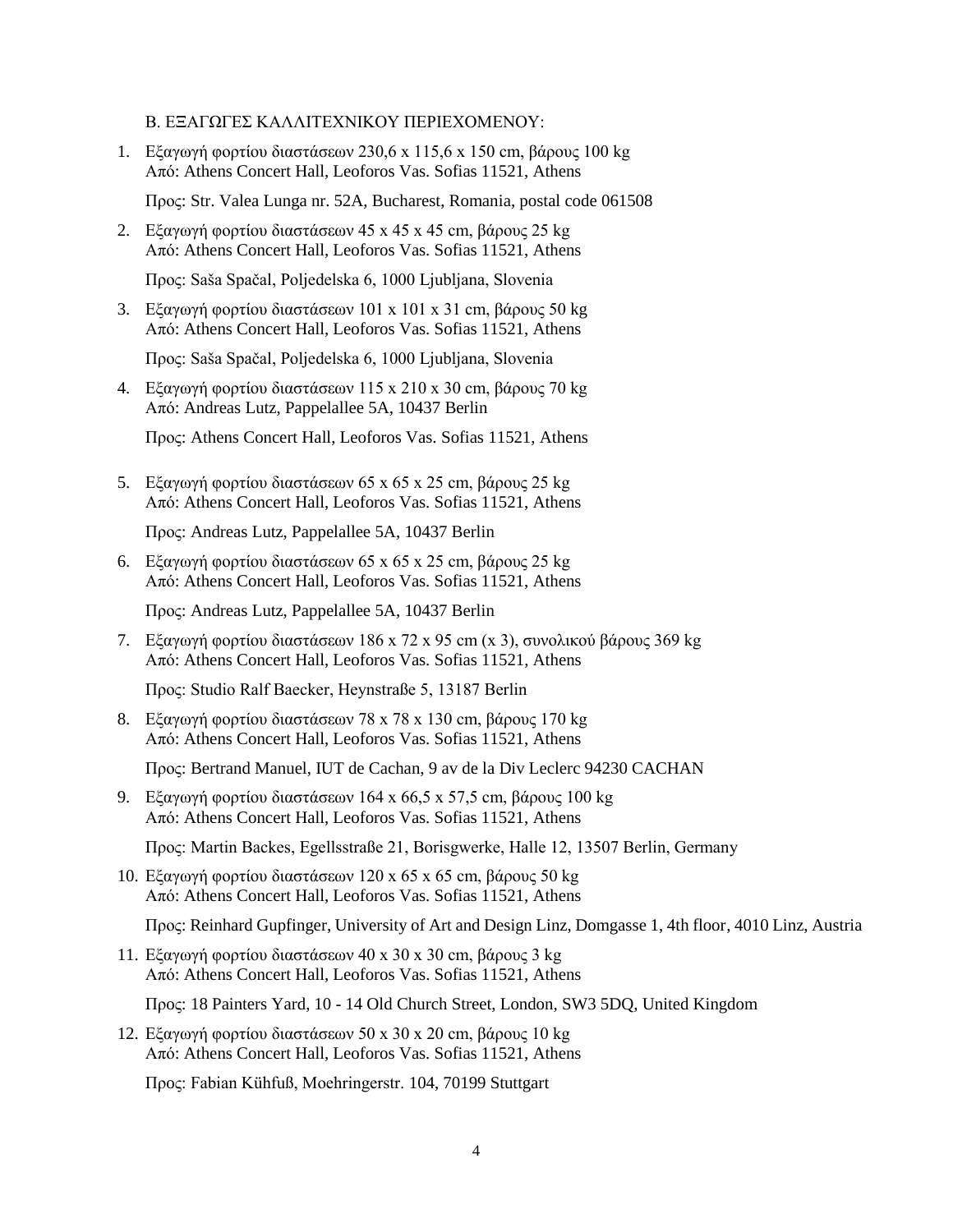13. Εξαγωγή φορτίου διαστάσεων 40 x 125 x 75 cm, βάρους 10 kg Από: Athens Concert Hall, Leoforos Vas. Sofias 11521, Athens

Προς: Graudu iela 22, Liepaja, LV-3401, Latvia

14. Εξαγωγή φορτίου διαστάσεων 2 x 152 x 62 cm, βάρους 50 kg Από: Athens Concert Hall, Leoforos Vas. Sofias 11521, Athens

Προς: Studio la Città, Lungadige Galtarossa 21, 37133, Verona, Italy

15. Εξαγωγή φορτίου διαστάσεων 40 x 30 x 20 cm, βάρους 10 kg Από: Athens Concert Hall, Leoforos Vas. Sofias 11521, Athens

Προς: Ula Lucinska, Michal Knychaus, ul. Staszica 19a/7, 60-526 Poznan, Poland

16. Εξαγωγή φορτίου διαστάσεων 120 x 100 x 120 cm, βάρους 100 kg Από: Athens Concert Hall, Leoforos Vas. Sofias 11521, Athens

Προς: Patrycja Maksylewicz, Wydziału Intermediów-Ośrodek TVP Kraków, ul. Krzemionki 30, 31-525 Kraków

17. Εξαγωγή φορτίου διαστάσεων 120 x 100 x 120 cm, βάρους 100 kg Από: Athens Concert Hall, Leoforos Vas. Sofias 11521, Athens

Προς: Patrycja Maksylewicz, Wydziału Intermediów-Ośrodek TVP Kraków, ul. Krzemionki 30, 31-525 Kraków

18. Εξαγωγή φορτίου διαστάσεων 196 x 88 x 120 cm (x 2), 110 x 76 x 84 cm, συνολικού βάρους 625 kg Από: Athens Concert Hall, Leoforos Vas. Sofias 11521, Athens

Προς: Neues Theater Groβe Ulrichstraβe 51, 06108 Halle (Saale) Germany

19. Εξαγωγή φορτίου διαστάσεων 120 x 60 x 40 cm, βάρους 20 kg

Από: Athens Concert Hall Leoforos Vas. Sofias 11521, Athens

Προς: Kadyrov Dmitry 129226, Russia, Moscow, Prospekt Mira, house 119, building 246

20. Εξαγωγή φορτίου διαστάσεων 104 x 62 x 51 cm (x3), συνολικού βάρους 30 kg

Από: Athens Concert Hall Leoforos Vas. Sofias 11521, Athens

Προς: Marlene Reischl, Kreuzstrasse 5, 4040 Linz, Austria

- 21. Εξαγωγή φορτίου διαστάσεων 60 x 60 x 70 cm, βάρους 100 kg Από: Athens Concert Hall Leoforos Vas. Sofias 11521, Athens Προς: De School [Dr Jan van Breemenstraat 1 1056 AB Amsterdam](https://maps.google.com/?q=Dr+Jan+van+Breemenstraat+1+1056+AB+Amsterdam&entry=gmail&source=g)
- 22. Εξαγωγή φορτίου διαστάσεων 240 x 240 x 20 cm, βάρους 60 kg Από: Athens Concert Hall Leoforos Vas. Sofias 11521, Athens Προς: De School [Dr Jan van Breemenstraat 1 1056 AB Amsterdam](https://maps.google.com/?q=Dr+Jan+van+Breemenstraat+1+1056+AB+Amsterdam&entry=gmail&source=g)

## **Β. ΑΠΑΙΤΟΥΜΕΝΑ ΠΡΟΣΟΝΤΑ**

Βασικό κριτήριο για την ανάθεση της σύμβασης αποτελεί η μεγάλη εμπειρία στον χώρο των μεταφορών εμπορευμάτων.